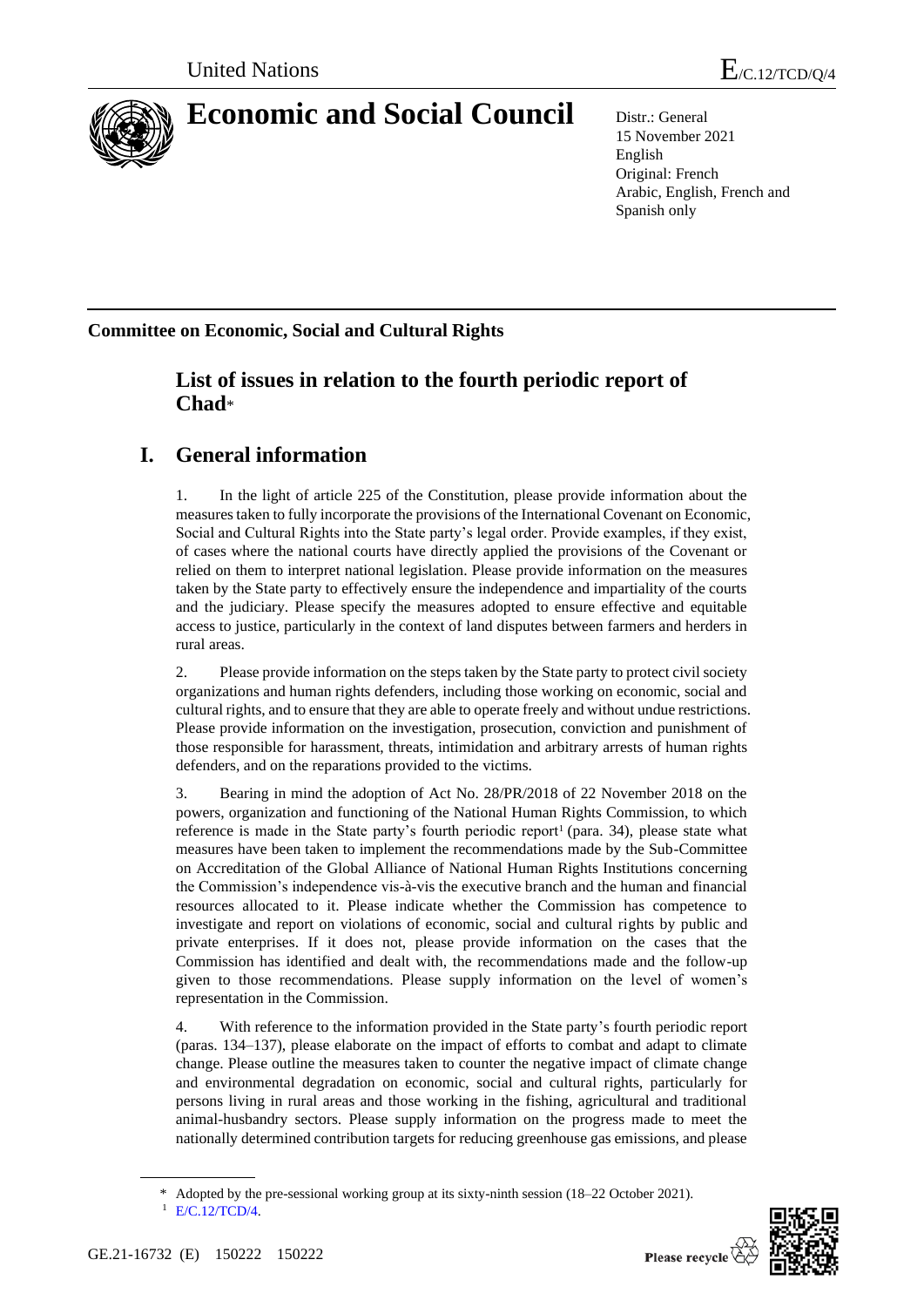explain how the State party reconciles its agricultural and energy policies as they apply inter alia to the extractive industries, with the commitments undertaken in the framework of the Paris Agreement.

5. With regard to the information provided in the State party's fourth periodic report (para. 5), please specify what steps have been taken to assess and mitigate the negative impact of the coronavirus disease (COVID-19) pandemic on economic, social and cultural rights, in particular in respect of:

(a) The right to work, including in the informal economy;

(b) Social protection, including social support measures to lessen the negative impact of the pandemic on livelihoods, especially for low-income households;

Access to health services, including measures taken to guarantee access to physical and mental health services linked to the COVID-19 pandemic, in particular screening, vaccinations and treatment, with particular attention to the needs of disadvantaged and marginalized groups;

(d) Access to education, including resources and tools deployed to offer remote teaching to students when schools were closed, and the steps taken to address the growing disparities and inequalities in access to education to which these closures and remote teaching gave rise, by according special attention to children in vulnerable situations.

# **II. Issues relating to the general provisions of the Covenant (arts. 1–5)**

# **Right to freely dispose of natural wealth and resources (art. 1 (2))**

6. Please provide information on the impact of legislative, administrative and other measures introduced to ensure that enterprises, whether national or transnational, exercise due diligence in all their activities and respect the economic, social and cultural rights of all the groups and persons concerned. Provide information on the steps taken to ensure, in conformity with the Mining Code, that enterprises evaluate the negative impact of their activities on the environment and the populations concerned in order to prevent these activities from denying indigenous peoples the full exercise of their rights over their ancestral lands and their natural resources. Describe the penalties imposed on enterprises that violate economic, social and cultural rights and the measures taken to provide reparation to victims. Supply information on the legal status and rights accorded to nomadic peoples living in Chad.

7. Please provide information on the legal remedies available to communities that have been moved, displaced or resettled and provide examples of cases brought by these communities and the outcome of such cases, including indemnification offered and compensation provided. Please specify what steps have been taken to make sure that the provisions of the Mining Code and the application of those provisions are in conformity with the Guiding Principles on Business and Human Rights.

#### **Obligation to take steps to the maximum of available resources (art. 2 (1))**

8. In order to allow the Committee to assess to what extent the State party is using the maximum of available resources to give effect to the rights set forth in the Covenant, please provide information, for the past 10 years, on the following:

The proportion of the population living below the poverty line and levels of inequality, as determined by the ratio between the total income of the richest decile of the population and the total income of the poorest 40 per cent;

(b) The share of government revenue financed by taxes, separating out income from mining royalties;

(c) Rates of tax on business profits and personal income, value added tax (excluding luxury products, tobacco products, alcohol, sweetened drinks and snacks or petrol) and the percentage of total tax receipts on personal income that comes from physical persons in the richest 10 per cent of the population;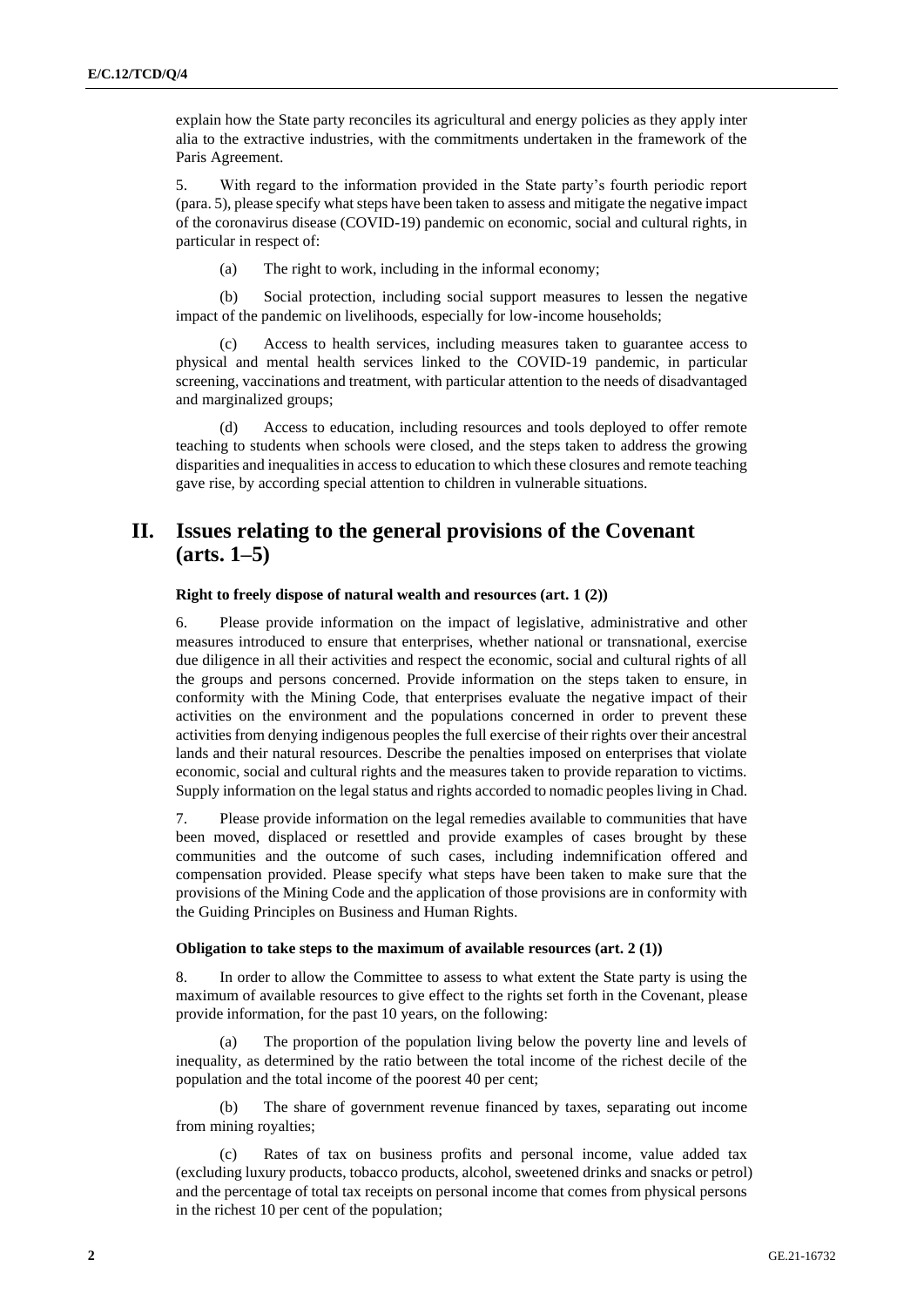(d) Public expenditure expressed as a percentage of gross domestic product, and the proportion of the State budget that is allocated to social expenditure (employment, education, food, health, water and sanitation, social security, housing and culture), broken down by region and by living environment (rural or urban);

- (e) The percentage of public expenditure allocated to defence and public security;
- (f) Absolute levels of social spending, adjusted for inflation.

9. Please provide information on the impact of anti-corruption efforts and on the capacity of the State party to mobilize more of its own resources that could be invested in the realization of economic, social and cultural rights. In this respect, please provide information on the impact of the anti-corruption measures described in the State party's fourth periodic report (paras. 38–41), including data on: (a) the number of cases of corruption that have been prosecuted under book 2, title IV, of the Criminal Code in the last four years; (b) the penalties imposed on the perpetrators of the acts in question; and (c) the proceeds from corruption recuperated in such cases. Please also provide information on the activities and human and financial resources of the Office of the Inspector General.

## **Non-discrimination (art. 2 (2))**

10. In light of the anti-discrimination provisions contained in article 14 (1), of the Constitution, please indicate whether the State party intends to adopt comprehensive legislation that: (a) includes a clear definition and criminalization of direct and indirect discrimination, both in the public and private spheres; (b) covers all forms of discrimination, including the grounds listed in article 2 (2) of the Covenant; (c) provides victims with effective remedies against all form of discrimination, including multiple discrimination; and (d) provides for the establishment of an institutional mechanism with a specific mandate to combat all forms of discrimination and to guarantee the protection of the rights set out in the Covenant. Please describe the impact of action taken to combat discrimination – in terms of the exercise of their economic, social and cultural rights – against disadvantaged groups and persons, including women, children, persons with disabilities, the inhabitants of rural areas and disadvantaged urban areas, migrants, refugees, lesbian, gay, bisexual, transgender and intersex persons, households where the head of the household is a woman, persons living with HIV/AIDS and persons with albinism.

#### **Equal rights of men and women (art. 3)**

11. With regard to the Committee's previous concluding observations<sup>2</sup> and article 14 (2) of the Constitution, which prohibits all forms of discrimination against women, please describe specific measures taken to overcome persistent sexist stereotypes relating to the roles of men and women in the public and private spheres that perpetuate inequalities between the sexes in both law and practice. Please provide information on the measures adopted to revise laws that discriminate against women, including the Persons and Family Code, in order to bring them into line with the provisions of the Covenant, particularly as they relate to marriage, inheritance, matrimonial regimes and access to employment, land and credit. With regard to the adoption of Act No. 22/PR/2018 of 5 November 2018, establishing the parity principle for positions to which individuals may be appointed or elected in Chad, please describe the progress made, supported by statistical evidence, to increase the representation of women in the Government and in senior positions in the executive branch, the National Assembly, local legislatures and the judiciary. Please supply information on the draft law on quotas for women's representation and on the obstacles, if any, to the adoption of this draft law. Please describe the effects of action taken to promote gender equality and women's empowerment, inter alia in the context of the implementation of the 2017 National Gender Policy and the 2014 National Strategy to Combat Gender-Based Violence.

<sup>&</sup>lt;sup>2</sup> [E/C.12/TCD/CO/3,](http://undocs.org/en/E/C.12/TCD/CO/3) paras. 14 and 15.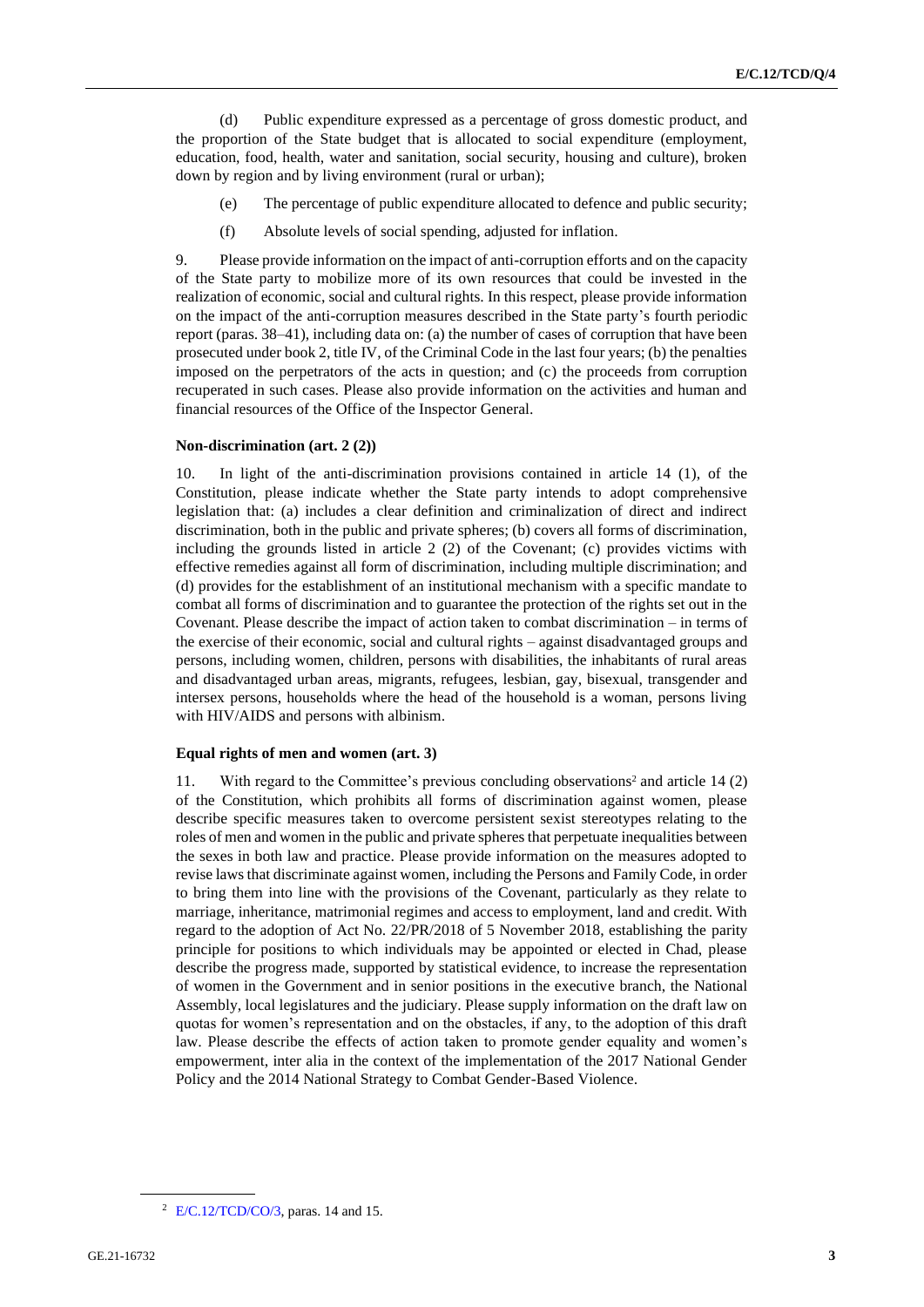# **III. Issues relating to specific provisions of the Covenant (arts. 6– 15)**

# **Right to work (art. 6)**

12. Please provide information on any assessments that the State party has conducted to determine the impact of the projects and programmes listed in its fourth periodic report (paras. 57–60) on the improvement of employment rates, especially among groups that are particularly affected by unemployment, including young people and persons with disabilities. Please describe the impact of action taken to formulate targeted strategies and plans of action to promote employment and the technical and financial resources allocated to guarantee their effective implementation and sustainability over time. Please provide information on the steps taken to improve the quality of school programmes and technical and vocational training and to adapt them to facilitate access to the labour market and integration.

# **Right to just and favourable conditions of work (art. 7)**

13. Please state whether the minimum wages set for the agricultural and non-agricultural sectors apply to all workers, regardless of the contract type and sector of the economy, including in the informal economy, and explain how the State party ensures that these wages supply workers and their families with a decent standard of living. Please provide information on the action taken to ensure compliance with these minimum wage levels and the principle of equal pay for equal work, notably as it applies to women and men, in all sectors of the economy. Please provide information on mechanisms established to resolve labour conflicts and address violations of labour rights.

14. Taking into account the information provided in the State party's fourth periodic report (para. 57), please provide information on the measures taken to address the obstacles to the formalization of the informal economy, as well as on their impact, including through the activities organized by the National Vocational Training Support Fund. Please also specify what mechanisms are in place to uphold the right to just and favourable conditions of work in the informal economy.

15. Please provide information on the impact of measures taken to improve working conditions for domestic workers and conditions in the mining, agricultural, construction and manufacturing industry sectors. Please provide statistics on the number of labour inspectors, the number of complaints/cases submitted to labour inspectors, the number of cases brought before the courts and the decisions taken with regard to abusive employers. With reference to the information provided in the State party's fourth periodic report (para. 61), please provide information on the proposed revision of the labour legislation to strengthen labour inspections, including in the informal economy.

## **Trade union rights (art. 8)**

16. Please provide information on how the State party guarantees, in law and in practice, that all workers can exercise their right to form, join and be members of a trade union and their right to strike without being subjected to unwarranted restrictions or fear of reprisals. Please provide statistical data on the number of trade unions and their membership.

## **Right to social security (art. 9)**

17. With regard to the information supplied in the State party's fourth periodic report (paras. 63–65), please provide information on the impact of the social security reforms envisaged in the 2016 National Social Protection Strategy on the implementation of Act No. 035/PR/2019 of 5 August 2019, establishing universal health coverage, and on the planned reform of the National Social Security Fund and the National Pension Fund of Chad. Please indicate the forms of social assistance that can be provided to the most disadvantaged and marginalized groups in the event of loss of income. Please provide information on measures taken to ensure that workers in the informal economy, those who work on an occasional basis and self-employed persons can also enjoy their right to social security, access to pension services, health care and maternity care, and coverage for illness and invalidity, and that they have social protection against workplace hazards such as accidents and serious health risks.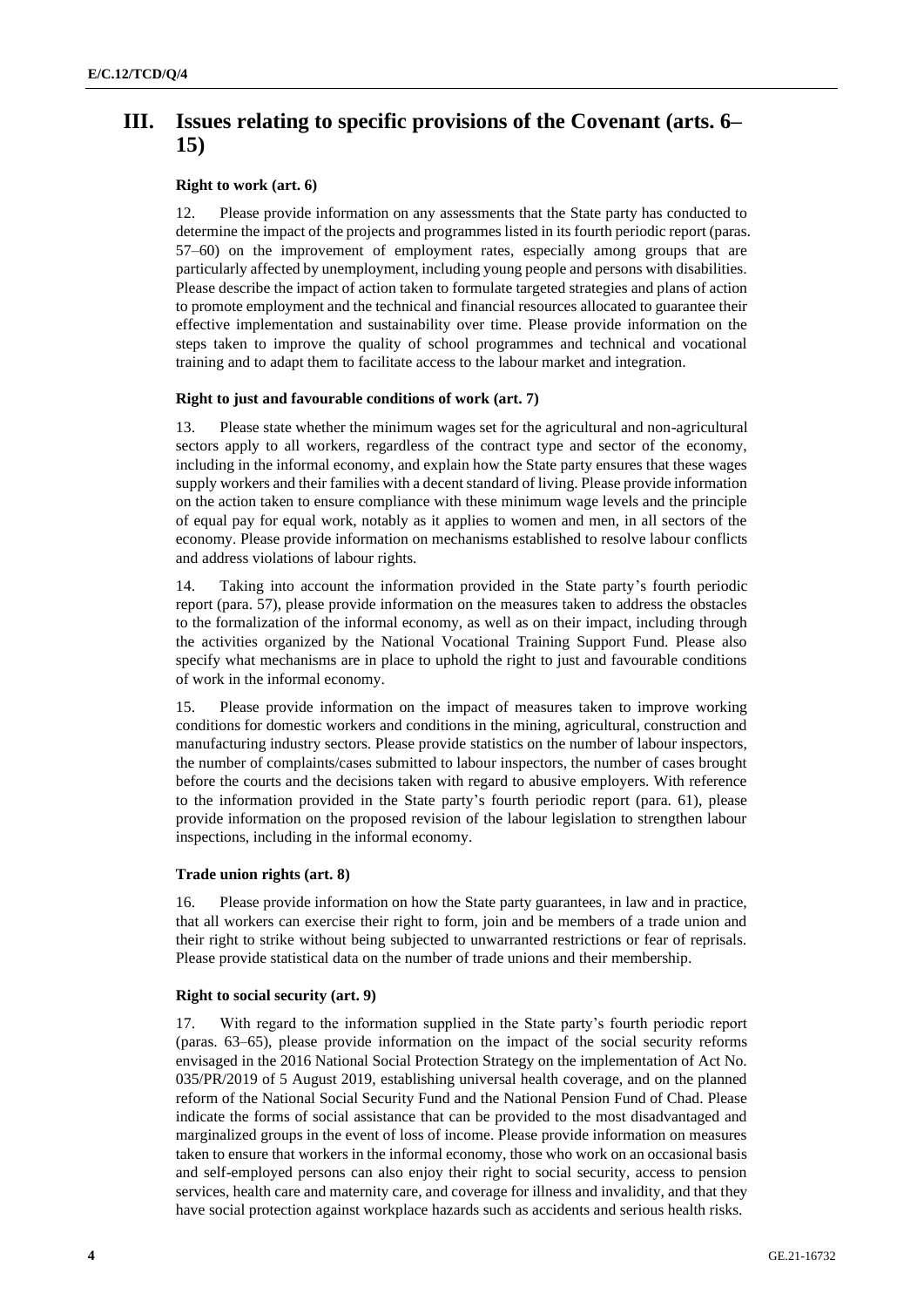## **Protection of the family and children (art. 10)**

18. Please indicate the measures taken to revise the Civil Code and the Persons and Family Code in order to: (a) harmonize them with Act No. 029/PR/2015 of 21 July 2015 ratifying Ordinance No. 006/PR/2015 of 14 March 2015 prohibiting child marriage, taking into account the information provided in the State party's fourth periodic report (para. 54), and to make these provisions applicable to any form of marital union, including customary or religious marriages; and (b) to prohibit polygamy. Please describe the measures taken to make sure that the draft revision of the Persons and Family Code is compatible with the Covenant, and please list the actions taken to overcome resistance to the adoption of such a draft law. Please provide information on the steps taken to ensure the strict application of article 318 of the Criminal Code, which prohibits female genital mutilation, and supply updated statistics on the incidence of this harmful practice in the State party. Please outline the measures taken to strengthen public awareness, including among religious and customary leaders, and to develop new intervention strategies to eradicate harmful practices.

19. Please provide information on the impact of the measures listed in the State party's fourth periodic report (paras. 69–71) that are intended to eliminate the worst forms of child labour, particularly in the mining and agricultural sectors, and to put an end to practices whereby children are employed as livestock herders, as Qur'anic students sent out to beg as *muhajirin* or as domestic workers.<sup>3</sup> Please provide additional information on the phases for accelerating the adoption of the draft code on the protection of the child and the adoption of a new national plan to combat the worst forms of child labour, child trafficking and child exploitation. Please specify what measures have been taken to strengthen legislation that prohibits child labour and to facilitate its strict implementation, for example by increasing the number of labour inspections and supporting impoverished families so that children can remain in school.

# **Right to an adequate standard of living (art. 11)**

20. Please provide information, supported by statistics, on the distribution of the proceeds from the exploitation of natural resources, in particular the amount allocated to the renovation and reconstruction of public infrastructure and social services in both urban and rural areas.

21. Please provide information, supported by statistics, on the impact of anti-poverty measures adopted by the State party on the reduction of poverty and extreme poverty, which have a disproportionate effect on the inhabitants of rural areas and disadvantaged urban areas. Please describe the value that the National Development Plan of Chad for the period 2017– 2021, mentioned in the State party's fourth periodic report (paras. 78 and 79), has added compared with previous development plans that led to only a slight fall in extreme poverty in the State party, and explain how the new plan is expected to allow the most disadvantaged and marginalized groups to benefit from the expected economic returns. Please indicate whether the State party intends to renew the plan and, if so, please specify what period of time is envisaged and any changes and new goals that will be introduced. Please provide information on measures taken to establish an effective coordination mechanism for combating poverty.

22. Please describe the impact of the measures mentioned in the State party's fourth periodic report (paras. 82 and 83), including the implementation of the National Food Security Programme and the Agriculture Modernization and Mechanization Programme, in ensuring for all, particularly the most disadvantaged and marginalized individuals and social groups, physical and economic access to sufficient food that is adequate from a nutritional and health perspective. Please specify what measures have been taken to train farmers to manage new tools and new agricultural methods. Please provide updated figures, disaggregated by sex, age and living environment (rural or urban), on the prevalence of hunger and malnutrition.

23. With regard to the information provided in the State party's fourth periodic report indicating that the rates of access to drinking water and adequate sanitation were 67 per cent and 24 per cent, respectively, in 2019 (para. 114), please provide information, supported by

<sup>3</sup> [E/C.12/TCD/CO/3,](http://undocs.org/en/E/C.12/TCD/CO/3) paras. 21.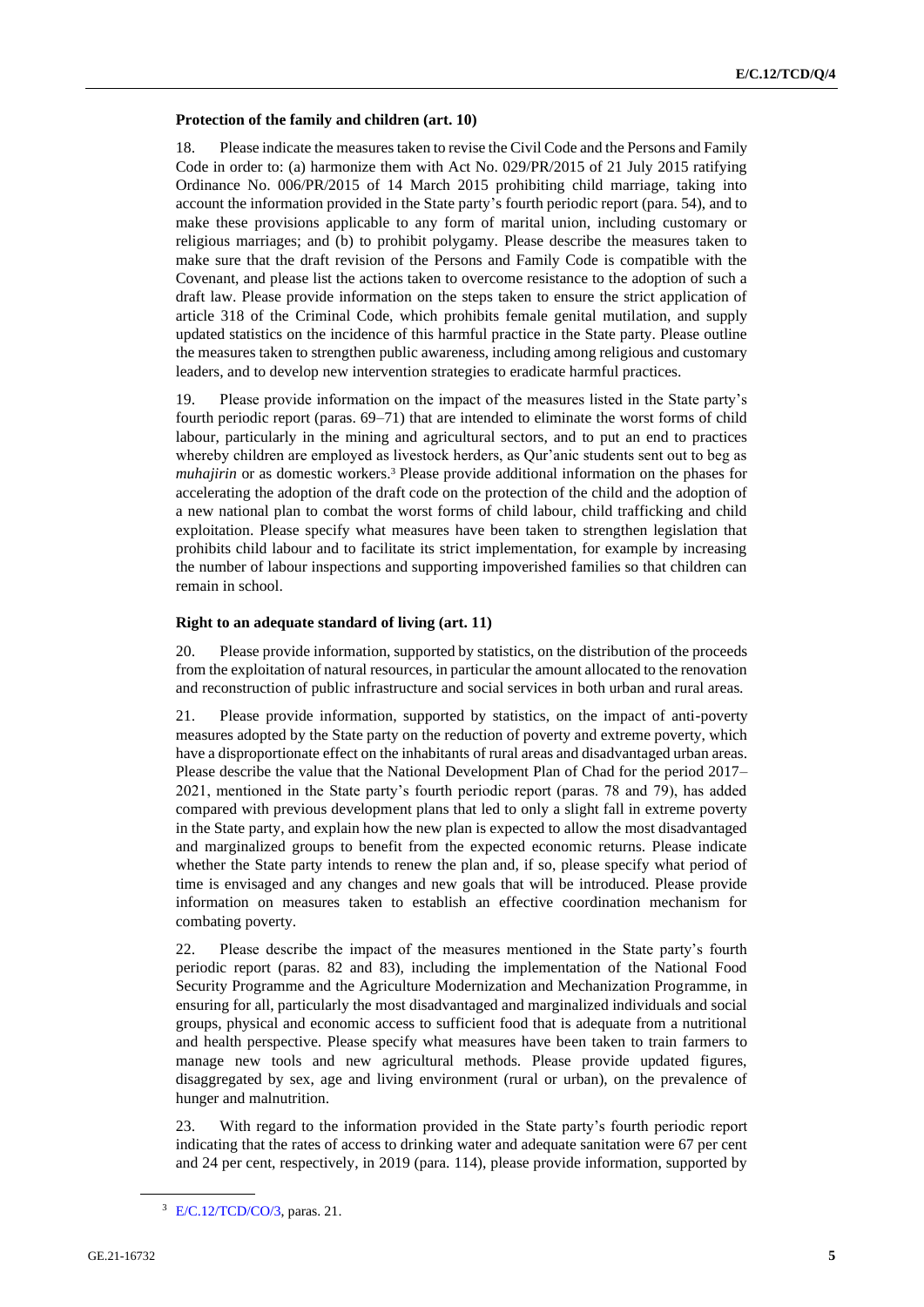statistics, on progress made in accelerating access to drinking water and sanitation, in line with Goal 6 of the Sustainable Development Goals and the 2030 Agenda, including improvements made to drinking water and sanitation infrastructure and waste management in rural areas and disadvantaged urban areas. With reference to the information provided in the State party's fourth periodic report (para. 115), please describe the impact of the implementation of the 2017 National Sanitation Policy and Strategy on the improvement of waste and wastewater treatment and the sanitation system. Please specify what measures have been taken to reduce gaps between rural and urban areas, indicating the amount of resources allocated specifically to rural areas to improve access to drinking water and sanitation.

24. Please state what measures have been taken to adopt a comprehensive housing strategy in order to improve the supply of affordable social housing, particularly for disadvantaged and marginalized persons and families. Please describe the steps taken to provide everyone with safe and affordable access to electricity, drinking water and sanitation services. Please provide data, disaggregated by sex, age and living environment (rural or urban), on the number of forced expulsions, and state whether investigations were conducted into what is described as the anarchic occupation of State land in N'Djamena. Please provide information on the measures taken to establish an urban development plan in disaster-stricken regions with the aim of enabling the populations there to have a decent life.

## **Right to physical and mental health (art. 12)**

25. Please describe the impact of the National Health Development Plan for the period 2018–2021, mentioned in the State party's fourth periodic report (para. 100), on the improvement of accessibility and the availability and quality of health care in all regions, particularly rural areas and disadvantaged urban areas. Please provide information on existing disparities in access to health care, disaggregated by household income. Explain how the plan has strengthened the capacity of the health system to respond to epidemics and health emergencies. Please outline the measures taken to improve HIV/AIDS prevention, the provision of screening and access to care for persons who are HIV-positive. Please indicate what action has been taken to improve mental health services, including community services, and increase the number of trained professionals and medical facilities specializing in this field. Please provide information on the care given to persons with psychosocial disabilities and describe the measures put in place to guarantee them effective access to mental health care.

26. In the light of the information provided in the State party's fourth periodic report (para. 110), please describe the impact of measures taken to reduce maternal and infant mortality rates and improve prenatal care and care provided by trained health personnel during childbirth. Please provide information on action taken to supply and provide access to sexual and reproductive health services and access to affordable, safe and effective contraception and to emergency contraceptives, including for adolescents, particularly in rural areas and disadvantaged urban areas. Please provide information on the number of recorded teenage pregnancies. Please provide information on steps taken to improve access to information about sexual and reproductive health and to develop education programmes on sexual and reproductive health for girls and boys that are tailored to each age group.

#### **Right to education (arts. 13 and 14)**

27. With regard to the information presented in the State party's fourth periodic report (paras. 117–128), please describe, supported by statistics disaggregated by sex and age, the impact that the Interim Education Plan for Chad for the period 2018–2020 has had on school enrolment rates in primary and secondary education, particularly among girls, on rates of school dropout and on persistent disparities in access to education. Please provide information on the implementation of measures to ensure equal access to mandatory education that is free of charge and indicate what the State means by mandatory and free "basic education". Please provide information and data on the coverage that the country's road network affords to means of transport that serve schools for young students. Please list the measures taken to improve the quality of teaching, in particular to increase the number of trained teachers and facilitate access to initial and tailored ongoing training and to satisfactory working conditions, pay and benefits, particularly in rural areas and among indigenous